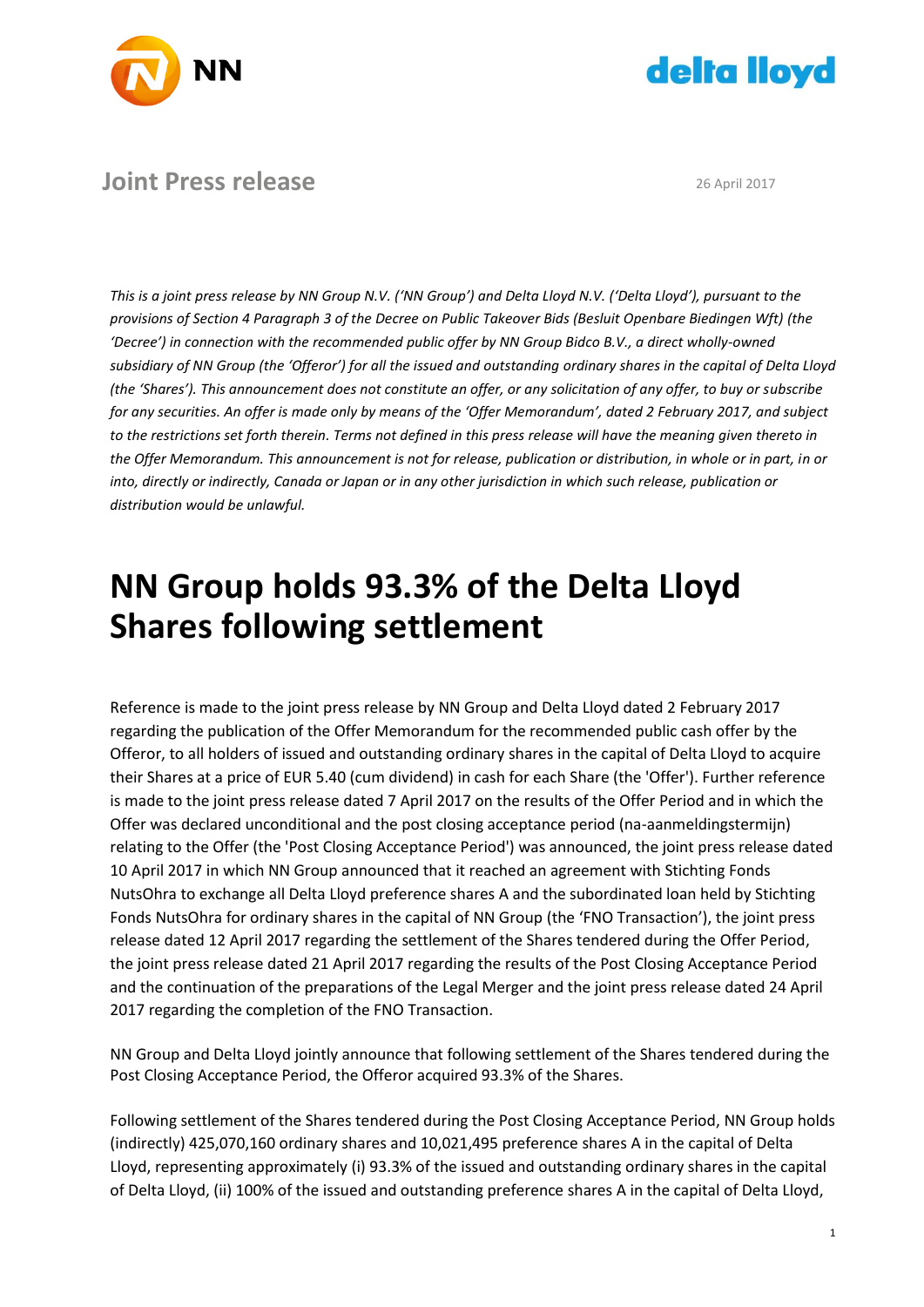



(iii) 93.4% of the aggregate number of issued and outstanding ordinary shares and preference shares A in the capital of Delta Lloyd and (iv) 92.3% of the aggregate number of issued ordinary shares and preference shares A (i.e. including ordinary shares held by Delta Lloyd in its own share capital) in the capital of Delta Lloyd.

# **Announcements**

Any further announcements in relation to the Offer will be issued by press release and, to the extent required, made public in Belgium by means of a supplement to the Offer Memorandum, in accordance with Article 17 of the Belgian Law on public takeover bids of 1 April 2007. Any press release issued by NN Group will be made available on NN Group's website (www.nn-group.com) and any press release issued by Delta Lloyd will be made available on Delta Lloyd's website (www.deltalloyd.com). Subject to any applicable requirements of the applicable rules and without limiting the manner in which the Offeror may choose to make any public announcement, the Offeror will have no obligation to communicate any public announcement other than as described in the Offer Memorandum.

# **Offer Memorandum, Position Statement and further information**

This announcement contains selected, condensed information regarding the Offer and does not replace the Offer Memorandum and/or the Position Statement. The information in this announcement is not complete and additional information is contained in the Offer Memorandum and the Position Statement dated 2 February 2017.

Digital copies of the Offer Memorandum are available on the websites of Delta Lloyd (www.deltalloyd.com) and NN Group (www.nn-group.com). Copies of the Offer Memorandum are also available free of charge at the offices of Delta Lloyd and the Settlement Agent at the addresses mentioned below. A digital copy of the Position Statement is available on the website of Delta Lloyd (www.deltalloyd.com).

Delta Lloyd Delta Lloyd N.V. Amstelplein 6 1096 BC Amsterdam The Netherlands

Settlement Agent (ABN AMRO) Gustav Mahlerlaan 10 P.O. Box 283 1000 EA Amsterdam The Netherlands

### **Other**

To the extent permissible under applicable law or regulation, NN Group or its brokers (acting as agents for NN Group) may from time to time after the date hereof, and other than pursuant to the Offer, directly or indirectly purchase, or arrange to purchase, ordinary shares in the capital of Delta Lloyd, that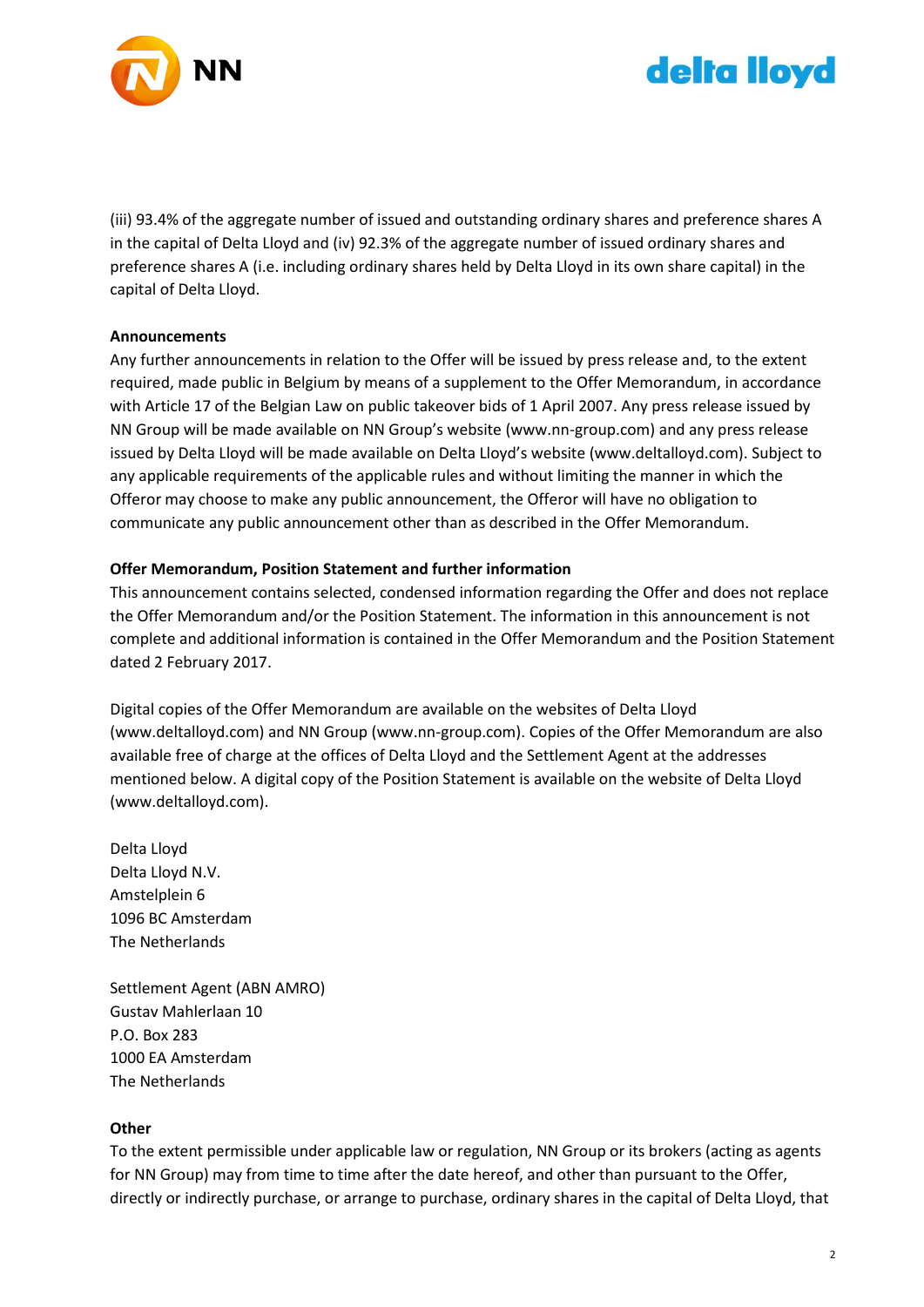



are the subject of the Offer. To the extent information about such purchases or arrangements to purchase is made public in the Netherlands, such information will be disclosed by means of a press release to inform shareholders of such information, which will be made available on the website of NN Group. In addition, financial advisors to NN Group may also engage in ordinary course trading activities in securities of Delta Lloyd, which may include purchases or arrangements to purchase such securities.

| <b>Press enquiries NN Group</b>    | <b>Investor enquiries NN Group</b>    |
|------------------------------------|---------------------------------------|
| <b>Media Relations</b>             | <b>Investor Relations</b>             |
| +31 70 513 1918                    | +31 88 663 5464                       |
| mediarelations@nn-group.com        | investor.relations@nn-group.com       |
| <b>Press enquiries Delta Lloyd</b> | <b>Investor enquiries Delta Lloyd</b> |
| <b>Media Relations</b>             | <b>Investor Relations</b>             |
| +31 20 594 4488                    | +31 20 594 9693                       |
| mediarelations@deltalloyd.nl       | ir@deltalloyd.nl                      |

#### **NN Group profile**

NN Group is an international insurance and asset management company, active in 18 countries, with a strong presence in a number of European countries and Japan. With around 11,500 employees the group offers retirement services, insurance, investments and banking to more than 15 million customers. NN Group includes Nationale-Nederlanden, NN and NN Investment Partners. NN Group is listed on Euronext Amsterdam (NN).

### **Delta Lloyd profile**

Delta Lloyd offers products and services in insurance, pensions, investment and banking, serving 4.2 million commercial and retail clients in The Netherlands and Belgium. Our four brands are Delta Lloyd, ABN AMRO Insurance, BeFrank and OHRA. Delta Lloyd is listed on Euronext Amsterdam and Brussels, and included in the DJSI World and DJSI Europe.

#### **Notice to US holders of Shares**

The Offer will be made for the issued and outstanding ordinary shares of Delta Lloyd N.V., a public limited liability company incorporated under Dutch Law, and is subject to Dutch disclosure and procedural requirements, which are different from those of the United States. The Offer will be made in the United States in compliance with Section 14(e) of the U.S. Securities Exchange Act of 1934, as amended (the 'U.S. Exchange Act') and Regulation 14E promulgated thereunder, and the exemptions therefrom provided by Rule 14d-1(d), and otherwise in accordance with the requirements of Dutch and Belgium law. Accordingly, the Offer will be subject to certain disclosure and other procedural requirements, including with respect to withdrawal rights, the Offer timetable and settlement procedures and timing of payments that are different from those applicable under U.S. domestic tender offer procedures and laws.

The receipt of cash pursuant to the Offer by a U.S. holder of Shares will generally be a taxable transaction for U.S. federal income tax purposes and may be a taxable transaction under applicable state and local, as well as foreign and other tax laws. Each holder of Shares is urged to consult his independent professional advisor immediately regarding the tax consequences of acceptance of the Offer.

It may be difficult for U.S. holders of Shares to enforce their rights and claims arising out of the U.S. federal securities laws, since the Offeror and Delta Lloyd are located in a country other than the United States, and some or all of their officers and directors may be residents of a country other than the United States. U.S. holders of Shares may not be able to sue a non-U.S. company or its officers or directors in a non-U.S. court for violations of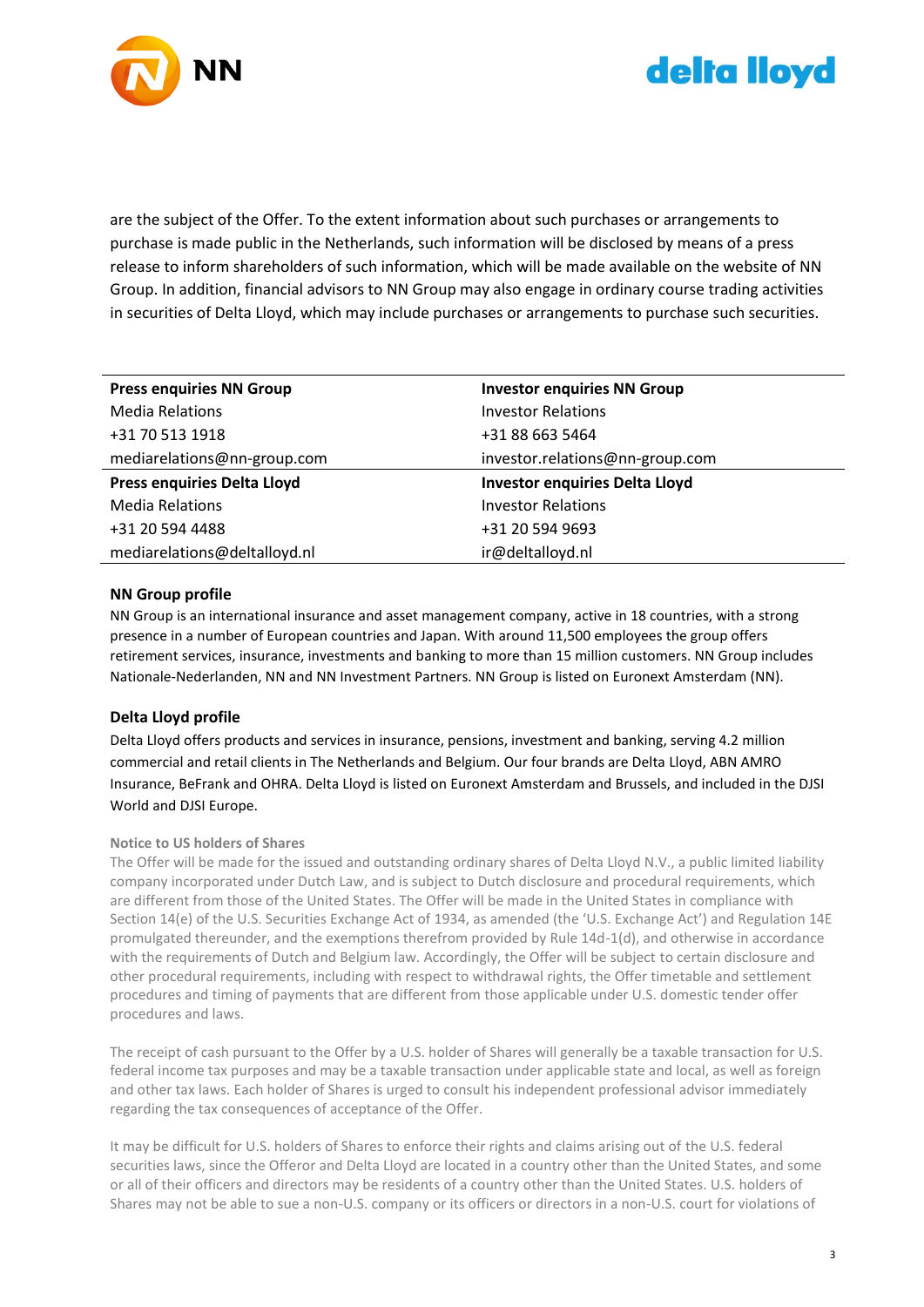

# delta lloyd

the U.S. securities laws. Further, it may be difficult to compel a non-U.S. company and its affiliates to subject themselves to a U.S. court's judgment.

To the extent permissible under applicable law or regulation, including Rule 14e-5 of the U.S. Exchange Act, in accordance with normal Dutch practice, the Offeror and its Affiliates or brokers (acting as agents for the Offeror or its Affiliates, as applicable) may before or during the period in which the Offer remains open for acceptance, directly or indirectly, purchase, or arrange to purchase, Shares outside of the United States, from time to time, other than pursuant to the Offer. These purchases may occur either in the open market at prevailing prices or in private transactions at negotiated prices. In addition, the financial advisors to the Offeror may engage in ordinary course trading activities in securities of Delta Lloyd, which may include purchases or arrangements to purchase such securities. To the extent required in The Netherlands, any information about such purchases will be announced by press release in accordance with Article 13 of the Decree and posted on the website of NN Group at [www.nn-group.com.](http://www.nn-group.com/)

#### **Restrictions**

The distribution of this press release may, in some countries, be restricted by law or regulation. Accordingly, persons who come into possession of this document should inform themselves of and observe these restrictions. To the fullest extent permitted by applicable law, NN Group and Delta Lloyd disclaim any responsibility or liability for the violation of any such restrictions by any person. Any failure to comply with these restrictions may constitute a violation of the securities laws of that jurisdiction. Neither NN Group, nor Delta Lloyd nor any of its advisors assumes any responsibility for any violation by any person of any of these restrictions. Any shareholder who is in any doubt as to its position should consult an appropriate professional advisor without delay. This announcement is not to be published or distributed in or to Canada or Japan or in any other jurisdiction in which such release, publication or distribution would be unlawful.

The information in the press release is not intended to be complete, for further information reference is made to the Offer Memorandum. This announcement is for information purposes only and does not constitute an offer or an invitation to acquire or dispose of any securities or investment advice or an inducement to enter into investment activity. In addition, the Offer made pursuant to the Offer Memorandum is not being made in any jurisdiction in which the making or acceptance thereof would not be in compliance with the securities or other laws or regulations of such jurisdiction or would require any registration, approval or filing with any regulatory authority not expressly contemplated by the terms of the Offer Memorandum.

#### **Forward-looking statements**

Certain statements in this press release may be considered "forward-looking statements", such as statements relating to the impact of the Offer on the Offeror, NN Group and Delta Lloyd and the expected timing and completion of the Offer. Forward-looking statements include those preceded by, followed by or that include the words may, anticipated, expected or similar expressions. These forward-looking statements speak only as of the date of this press release. Each of the Offeror, NN Group and Delta Lloyd, and any of their respective Affiliates, each with respect to the statements it has provided, believes the expectations reflected in such forward-looking statements are based on reasonable assumptions. Nevertheless, no assurance can be given that such statements will be fulfilled or prove to be correct, and no representations are made as to the future accuracy and completeness of such statements. The forward-looking statements are subject to risks, uncertainties and other factors, many of which are beyond the Offeror's, NN Group's and Delta Lloyd's control, that could cause actual results to differ materially from historical experience or those results expressed or implied in these forwardlooking statements. Potential risks and uncertainties include, but are not limited to, (i) the risk that required regulatory approvals may delay the Offer or result in the imposition of conditions that could have a material adverse effect on the Combined Group or cause the Offeror, NN Group and Delta Lloyd to abandon the Offer, (ii) the risk that the Offer Conditions may not be satisfied, (iii) risks relating to NN Group's ability to successfully operate Delta Lloyd without disruption to its other business activities, which may result in the Combined Group not operating as effectively and efficiently as expected, (iv) the possibility that the Offer may involve unexpected costs, unexpected liabilities or unexpected delays, (v) the risk that the businesses of the Offeror, NN Group and Delta Lloyd may suffer as a result of uncertainty surrounding the Offer, (vi) the effects of competition (in particular